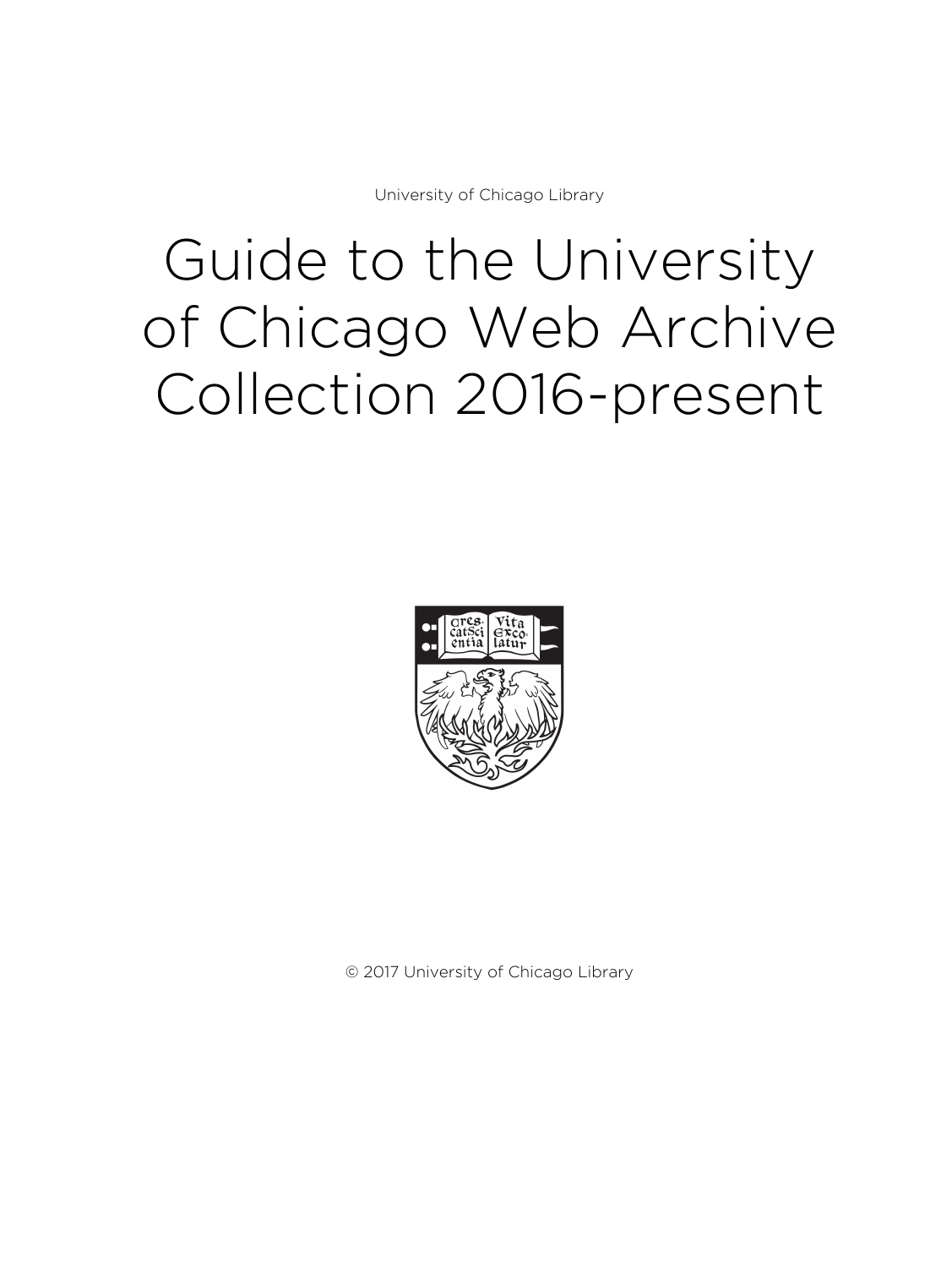## **Table of Contents**

| Descriptive Summary                                       | 3 |
|-----------------------------------------------------------|---|
| Information on Use                                        | 3 |
| Access                                                    | 3 |
| Citation                                                  | 3 |
| Scope Note                                                | 3 |
| <b>Related Resources</b>                                  | 4 |
| <b>INVENTORY</b>                                          | 4 |
| Series I: University of Chicago Administration            | 4 |
| Series II: University of Chicago Academic Units           | 4 |
| Series III: University of Chicago Campus and Student Life | 7 |
| Series IV: Museums and Galleries                          | 7 |
| Series V: University of Chicago Commemorations and Events | 8 |
| Series VI: Hyde Park, Kenwood, and Woodlawn Communities   | 8 |
|                                                           |   |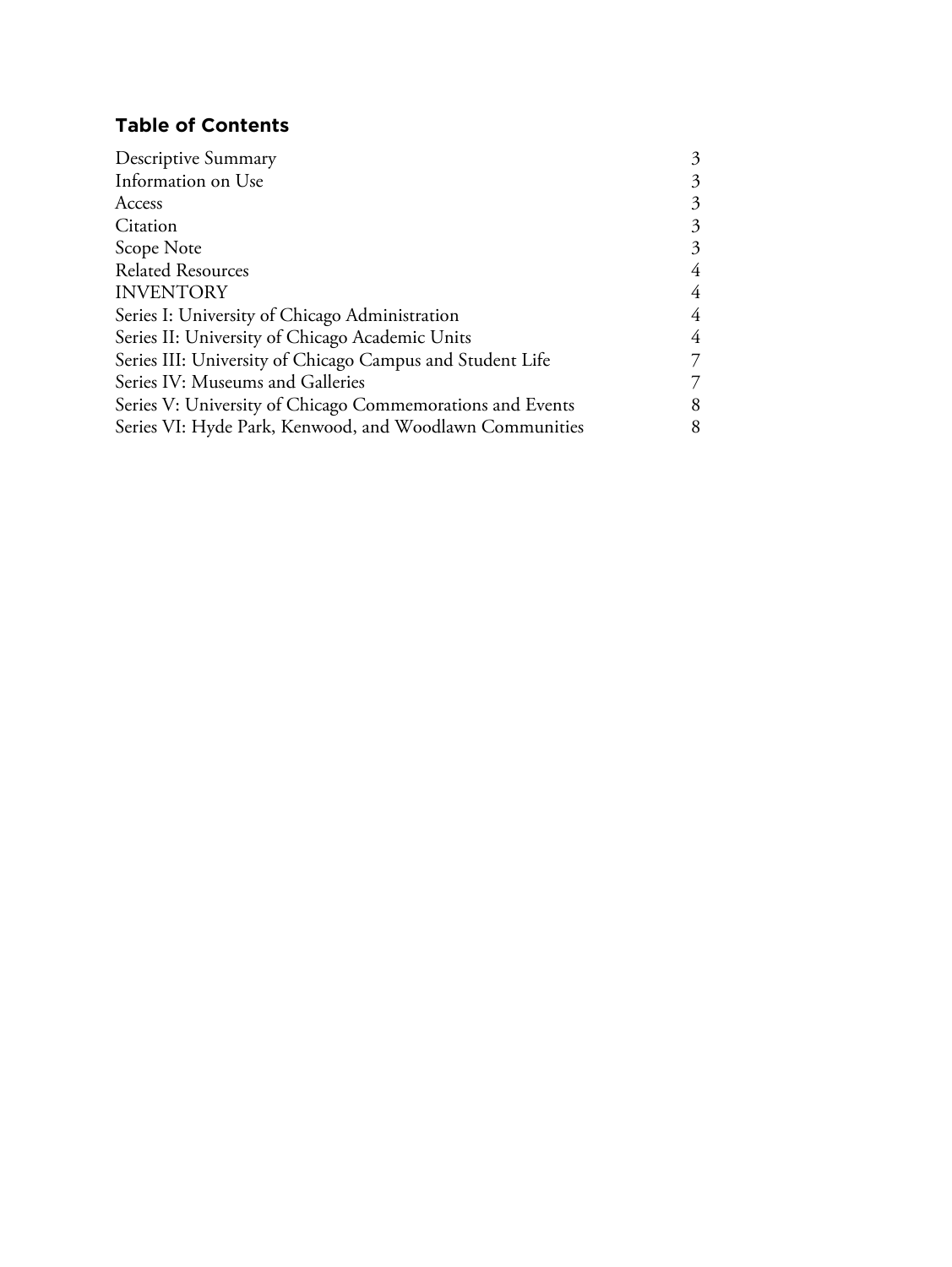## **Descriptive Summary**

| <b>Identifier</b> | <b>ICU.SPCL.UCWEB</b>                                                                                                                                                                                                                                                                                                                                                                                                      |
|-------------------|----------------------------------------------------------------------------------------------------------------------------------------------------------------------------------------------------------------------------------------------------------------------------------------------------------------------------------------------------------------------------------------------------------------------------|
| <b>Title</b>      | University of Chicago. Web Archive. Collection                                                                                                                                                                                                                                                                                                                                                                             |
| Date              | 2016-present                                                                                                                                                                                                                                                                                                                                                                                                               |
| <b>Size</b>       | 2.8 Terabytes                                                                                                                                                                                                                                                                                                                                                                                                              |
| <b>Repository</b> | Special Collections Research Center<br>University of Chicago Library<br>1100 East 57th Street<br>Chicago, Illinois 60637 U.S.A.                                                                                                                                                                                                                                                                                            |
| <b>Abstract</b>   | The University of Chicago Web Archive Collection contains snapshots of<br>websites documenting the history of the University of Chicago, the work of<br>its faculty, and the life of the academic community. Websites relating to the<br>Hyde Park, Kenwood, and Woodlawn communities, and to the holdings of<br>the Special Collections Research Center may also be included. Websites have<br>been collected since 2016. |

#### **Information on Use**

#### **Access**

The collection is open for research.

## **Citation**

When quoting material from this collection, the preferred citation is: [identification of item], University of Chicago Web Archive Collection, Special Collections Research Center, University of Chicago Library

## **Scope Note**

The University of Chicago Web Archive Collection contains snapshots of websites documenting the history of the University of Chicago, the work of its faculty, and the life of the academic community. Websites relating to the Hyde Park, Kenwood, and Woodlawn communities, and to the holdings of the Special Collections Research Center may also be included.

The website snapshots in this collection have been captured using the Internet Archive's Archive-It service, and are made available via links from this guide to the Internet Archive's Wayback Machine interface. Efforts have been made to capture all websites as completely as possible, including images, audio, video, and other features, but technical limitations may result in incomplete captures of some sites.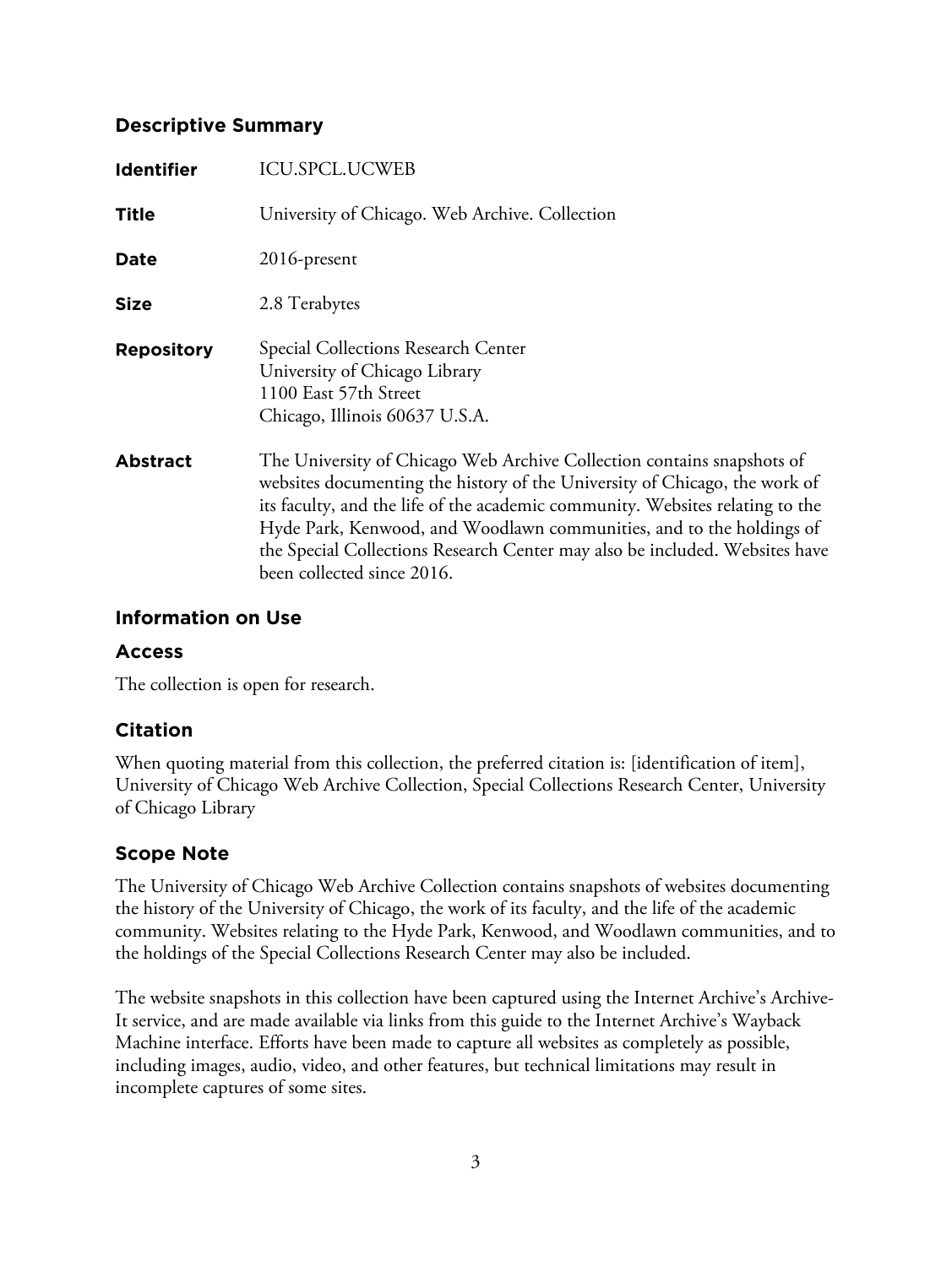Website captures are also available, for both browsing and full-text searching, via the Special Collections Research Center's Archive-It partner page.

The Special Collections Reseach Center began harvesting websites in 2016. Other University of Chicago websites that have been captured by the Internet Archive since 1997 may be available via the Wayback Machine.

#### **Related Resources**

Browse finding aids by topic.

#### **INVENTORY**

#### **Series I: University of Chicago Administration**

Academic Recruitment and Careers System View website captures.<https://archive-it.org/collections/13151> Alumni Association View website captures.<https://archive-it.org/collections/14178> Annual Report View website captures.<https://archive-it.org/collections/12951> Board of Trustees View website captures.<https://archive-it.org/collections/7200> Committee on Free Expression View website captures.<https://archive-it.org/collections/9574> News Office. RSS Feeds View website captures.<https://archive-it.org/collections/7595> News Office. Records View website captures.<https://archive-it.org/collections/10178> Office of the President View website captures.<https://archive-it.org/collections/7108> Office of the Provost View website captures.<https://archive-it.org/collections/7201> Office of the Registrar View website captures.<https://archive-it.org/collections/7829> Office of the Secretary View website captures.<https://archive-it.org/collections/7818> Office of University Events and Ceremonies View website captures.<https://archive-it.org/collections/10180> University Research Administration View website captures.<https://archive-it.org/collections/11397>

#### **Series II: University of Chicago Academic Units**

Biological Sciences Division Biological Sciences Division. View website captures. [https://archive-it.org/](https://archive-it.org/collections/12041) [collections/12041](https://archive-it.org/collections/12041)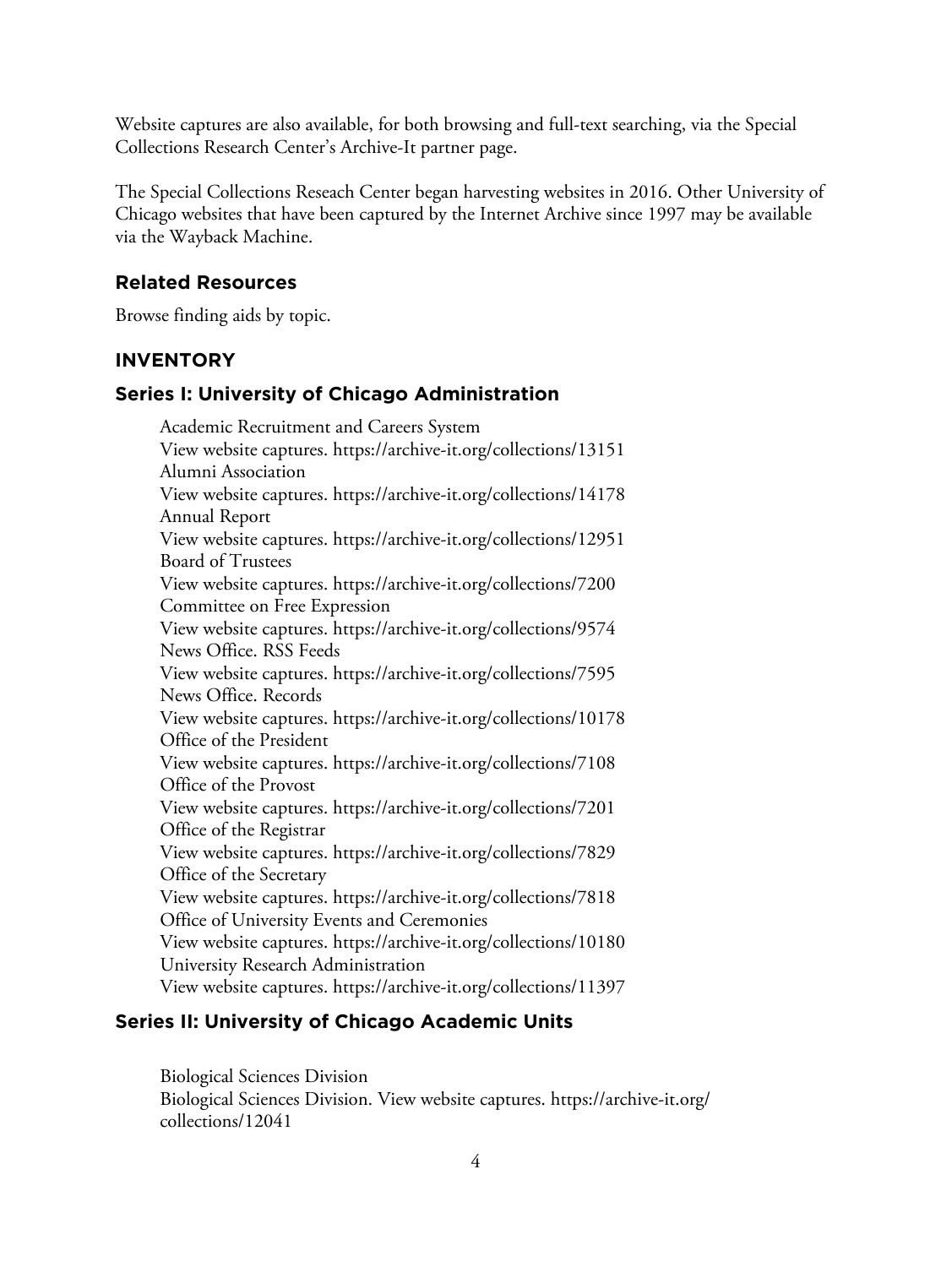Booth School of Business

Booth School of Business. View website captures. <https://archive-it.org/collections/12178> College

College. Records. View website captures.<https://archive-it.org/collections/7817>

Aims of Education Address. View website captures.<https://archive-it.org/collections/9575> Divinity School

Divinity School. View website captures. <https://archive-it.org/collections/13550> Harris School of Public Policy

Harris School of Public Policy. View website captures. [https://archive-it.org/](https://archive-it.org/collections/12040) [collections/12040](https://archive-it.org/collections/12040)

Cultural Policy Center. View website captures. <https://archive-it.org/collections/11353> Urban Labs. View website captures. <https://archive-it.org/collections/12859> Humanities Division

Humanities Division. View website captures. <https://archive-it.org/collections/11611> Department of Art History. View website captures. <https://archive-it.org/collections/13152> Department of Cinema and Media Studies. View website captures. [https://archive-it.org/](https://archive-it.org/collections/13153) [collections/13153](https://archive-it.org/collections/13153)

Department of Classics. View website captures. <https://archive-it.org/collections/10599> Department of Comparative Literature. View website captures. [https://archive-it.org/](https://archive-it.org/collections/13154) [collections/13154](https://archive-it.org/collections/13154)

Department of East Asian Languages and Civilizations. View website captures. [https://](https://archive-it.org/collections/13155) [archive-it.org/collections/13155](https://archive-it.org/collections/13155)

Department of English Language and Literature. View website captures. [https://archive](https://archive-it.org/collections/13156)[it.org/collections/13156](https://archive-it.org/collections/13156)

Department of Germanic Studies. View website captures. [https://archive-it.org/](https://archive-it.org/collections/13157) [collections/13157](https://archive-it.org/collections/13157)

Department of Linguistics. View website captures.<https://archive-it.org/collections/13158> Department of Music. View website captures.<https://archive-it.org/collections/12177> Department of Near Eastern Languages and Civilizations. View website captures. [https://](https://archive-it.org/collections/13160) [archive-it.org/collections/13160](https://archive-it.org/collections/13160)

Department of Philosophy. View website captures.<https://archive-it.org/collections/13161> Department of Romance Languages and Literatures. View website captures. [https://](https://archive-it.org/collections/13162) [archive-it.org/collections/13162](https://archive-it.org/collections/13162)

Department of Slavic Languages and Literatures. View website captures. [https://archive](https://archive-it.org/collections/13163)[it.org/collections/13163](https://archive-it.org/collections/13163)

Department of South Asian Languages and Civilizations. View website captures. [https://](https://archive-it.org/collections/13164) [archive-it.org/collections/13164](https://archive-it.org/collections/13164)

Dimensions of Citizenship exhibition. View website captures. [https://archive-it.org/](https://archive-it.org/collections/12861) [collections/12861](https://archive-it.org/collections/12861)

Interdisciplinary Programs

Center for Latin American Studies. View website captures. [https://archive-it.org/](https://archive-it.org/collections/11605) [collections/11605](https://archive-it.org/collections/11605)

Center for Latin American Studies Blog. View website captures. [https://archive-it.org/](https://archive-it.org/collections/11976) [collections/11976](https://archive-it.org/collections/11976)

Center for the Study of Race, Politics, and Culture. View website captures. [https://archive](https://archive-it.org/collections/12008)[it.org/collections/12008](https://archive-it.org/collections/12008)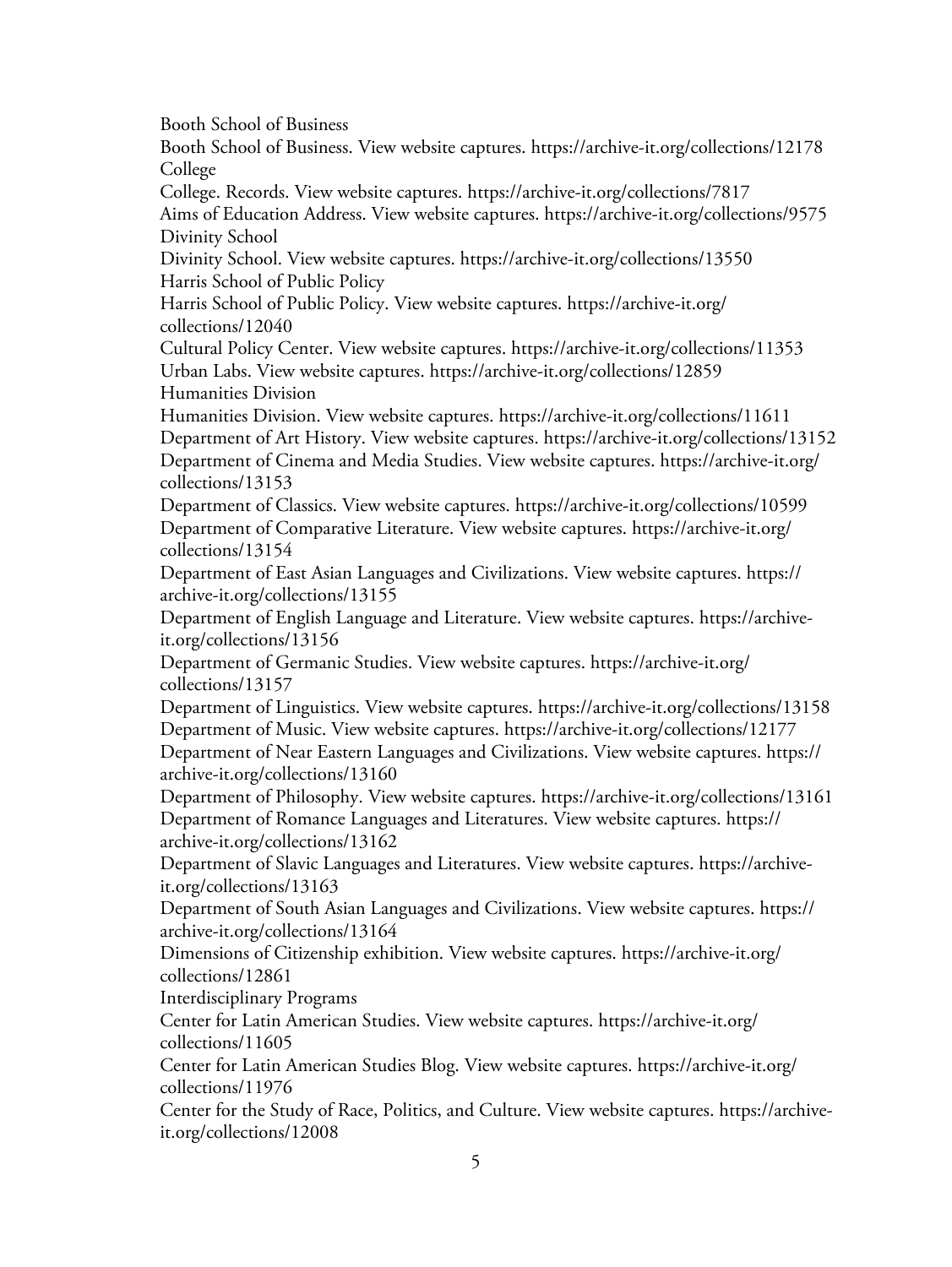Committee on Theater and Performance Studies. View website captures. [https://archive](https://archive-it.org/collections/13165)[it.org/collections/13165](https://archive-it.org/collections/13165)

Digital Media Archive. View website captures. <https://archive-it.org/collections/12860> Institute for Biophysical Dynamics. View website captures. [https://archive-it.org/](https://archive-it.org/collections/10840) [collections/10840](https://archive-it.org/collections/10840)

Graduate Program in Biophysical Sciences. View website captures. [https://archive-it.org/](https://archive-it.org/collections/10831) [collections/10831](https://archive-it.org/collections/10831)

Richard and Mary L. Gray Center for Arts and Inquiry. View website captures. [https://](https://archive-it.org/collections/10177) [archive-it.org/collections/10177](https://archive-it.org/collections/10177)

Law School

Law School Website. View website captures. <https://archive-it.org/collections/8541> International Human Rights Clinic. View website captures. [https://archive-it.org/](https://archive-it.org/collections/10918) [collections/10918](https://archive-it.org/collections/10918)

Library

Library Website. View website captures. <https://archive-it.org/collections/7586> Library Communications. View website captures. <https://archive-it.org/collections/7587> Library Blogs. View website captures.<https://archive-it.org/collections/8356>

Marine Biological Laboratory

Marine Biological Laboratory. View website captures. [https://archive-it.org/](https://archive-it.org/collections/13549) [collections/13549](https://archive-it.org/collections/13549)

Physical Sciences Division

Physical Sciences Division. View website captures. <https://archive-it.org/collections/10617> Committee on Computational and Applied Mathematics. View website captures. [https://](https://archive-it.org/collections/10834) [archive-it.org/collections/10834](https://archive-it.org/collections/10834)

Department of Astronomy and Astrophysics. View website captures. [https://archive-it.org/](https://archive-it.org/collections/10830) [collections/10830](https://archive-it.org/collections/10830)

Department of Chemistry. View website captures. <https://archive-it.org/collections/10832> Department of Computer Science. View website captures. [https://archive-it.org/](https://archive-it.org/collections/10835) [collections/10835](https://archive-it.org/collections/10835)

Department of Geophysical Sciences. View website captures. [https://archive-it.org/](https://archive-it.org/collections/10836) [collections/10836](https://archive-it.org/collections/10836)

Department of Mathematics. View website captures. [https://archive-it.org/](https://archive-it.org/collections/10838) [collections/10838](https://archive-it.org/collections/10838)

Department of Statistics. View website captures. <https://archive-it.org/collections/10839> Department of Physics. View website captures. <https://archive-it.org/collections/10598> Enrico Fermi Institute. View website captures.<https://archive-it.org/collections/10841> James Franck Institute. View website captures. <https://archive-it.org/collections/10842> Pritzker School of Medicine

View website captures.<https://archive-it.org/collections/12858>

School of Social Service Administration

School of Social Service Administration. View website captures. [https://archive-it.org/](https://archive-it.org/collections/12043) [collections/12043](https://archive-it.org/collections/12043)

Social Sciences Division

Social Sciences Division. View website captures. <https://archive-it.org/collections/11945> Committee on Geographical Sciences. View website captures. [https://archive-it.org/](https://archive-it.org/collections/11398) [collections/11398](https://archive-it.org/collections/11398)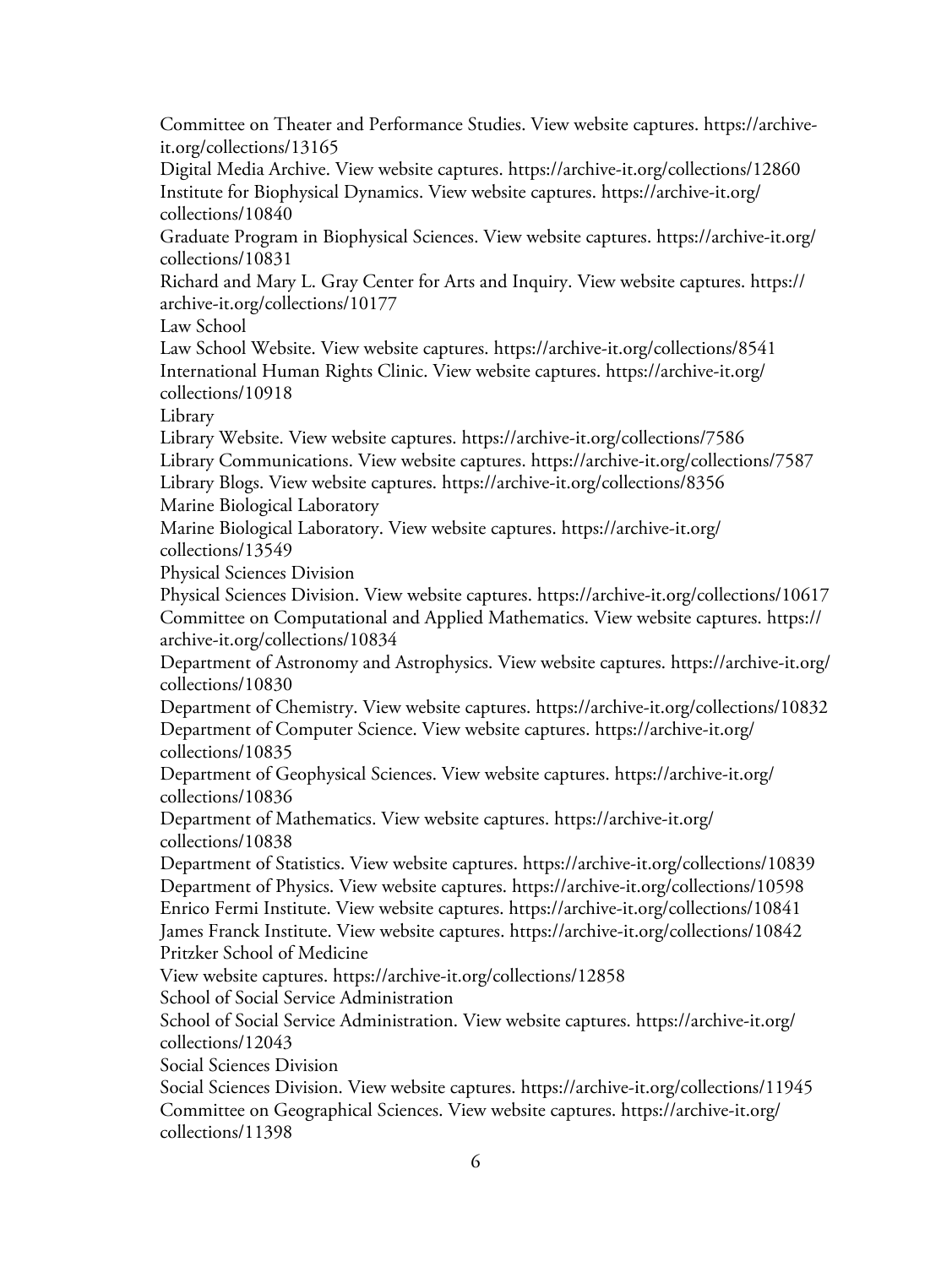Sociology Department. View website captures. <https://archive-it.org/collections/10597>

#### **Series III: University of Chicago Campus and Student Life**

Campus and Student Life View website captures.<https://archive-it.org/collections/9819> Center for Identity and Inclusion View website captures.<https://archive-it.org/collections/9572> Center for Leadership and Involvement View website captures.<https://archive-it.org/collections/13885> Chicago Women's Alliance View website captures.<https://archive-it.org/collections/10632> Climate Survey View website captures.<https://archive-it.org/collections/9804> College Housing Office View website captures.<https://archive-it.org/collections/7107> COVID-19 Websites View website captures.<https://archive-it.org/collections/13634> Department of Athletics and Recreation View website captures.<https://archive-it.org/collections/13551> Diversity and Inclusion Initiative View website captures.<https://archive-it.org/collections/9803> Graduate Students United View website captures.<https://archive-it.org/collections/10176> Know the Facts View website captures.<https://archive-it.org/collections/9573> Office of International Affairs View website captures.<https://archive-it.org/collections/8509> Office of LGBTQ Student Life View website captures.<https://archive-it.org/collections/9805> Office of Multicultural Student Affairs View website captures.<https://archive-it.org/collections/7585> Student Government View website captures.<https://archive-it.org/collections/7822> Student Manual View website captures.<https://archive-it.org/collections/9400> UChicagoGrad View website captures.<https://archive-it.org/collections/11610> UChicagoGrad Blog View website captures.<https://archive-it.org/collections/11944>

## **Series IV: Museums and Galleries**

Oriential Institute View website captures.<https://archive-it.org/collections/12044>